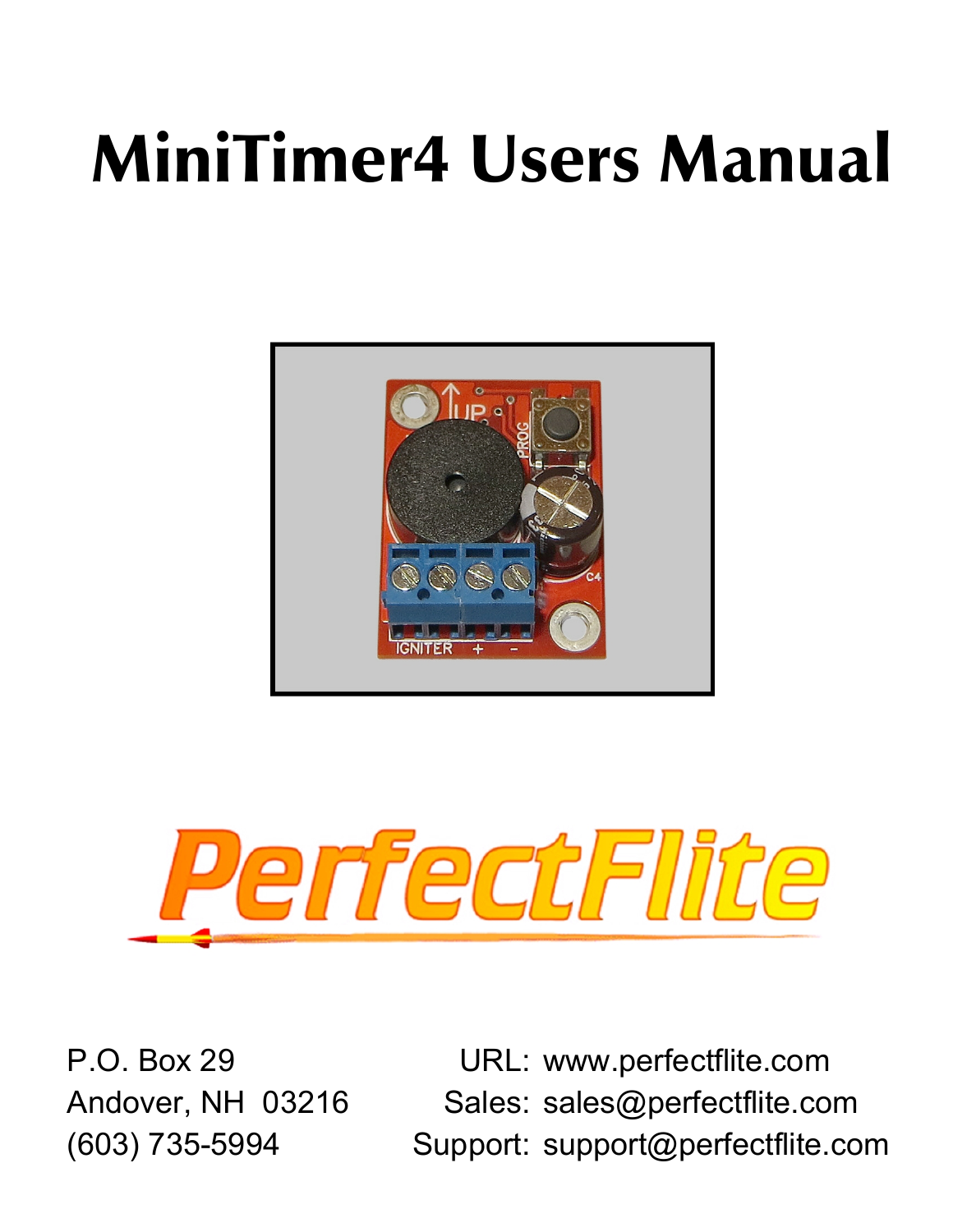The PerfectFlite miniTimer4 is a small sized, high current, accelerometer-based digital timer for rocketry applications. It can be used to ignite air-started clusters, sustainer motors in multistage rockets, or for recovery device deployment. The time delay is easily programmed from 0 to 99.9 seconds in 0.1 second increments, and the timer can also be configured to begin timing from detection of movement (ignition) or from burnout of the primary motor. Timing from ignition is typically used for igniting airstarts that overlap their burn with the primary motor (to provide increased initial thrust), and timing from burnout is used for delayed airstarts (for staggered ignition effects), staging, and recovery device deployment.

After flight, the timer reports the maximum acceleration (in "G"s) and the maximum speed (in MPH) encountered. It alternates reporting these values with a warbling siren sound that can make locating your rocket easier (particularly useful if it is hidden in tall grass or other vegetation).

Please take the time to read this brief manual in order to familiarize yourself with the proper operation of the timer. In particular, pay special attention to the "caution" statements that are highlighted throughout the document. It is also a good idea to spend a few minutes at your workbench setting up the timer with a 9V battery and a small lightbulb to become familiar with the programming and operation of the timer before installing it in your rocket.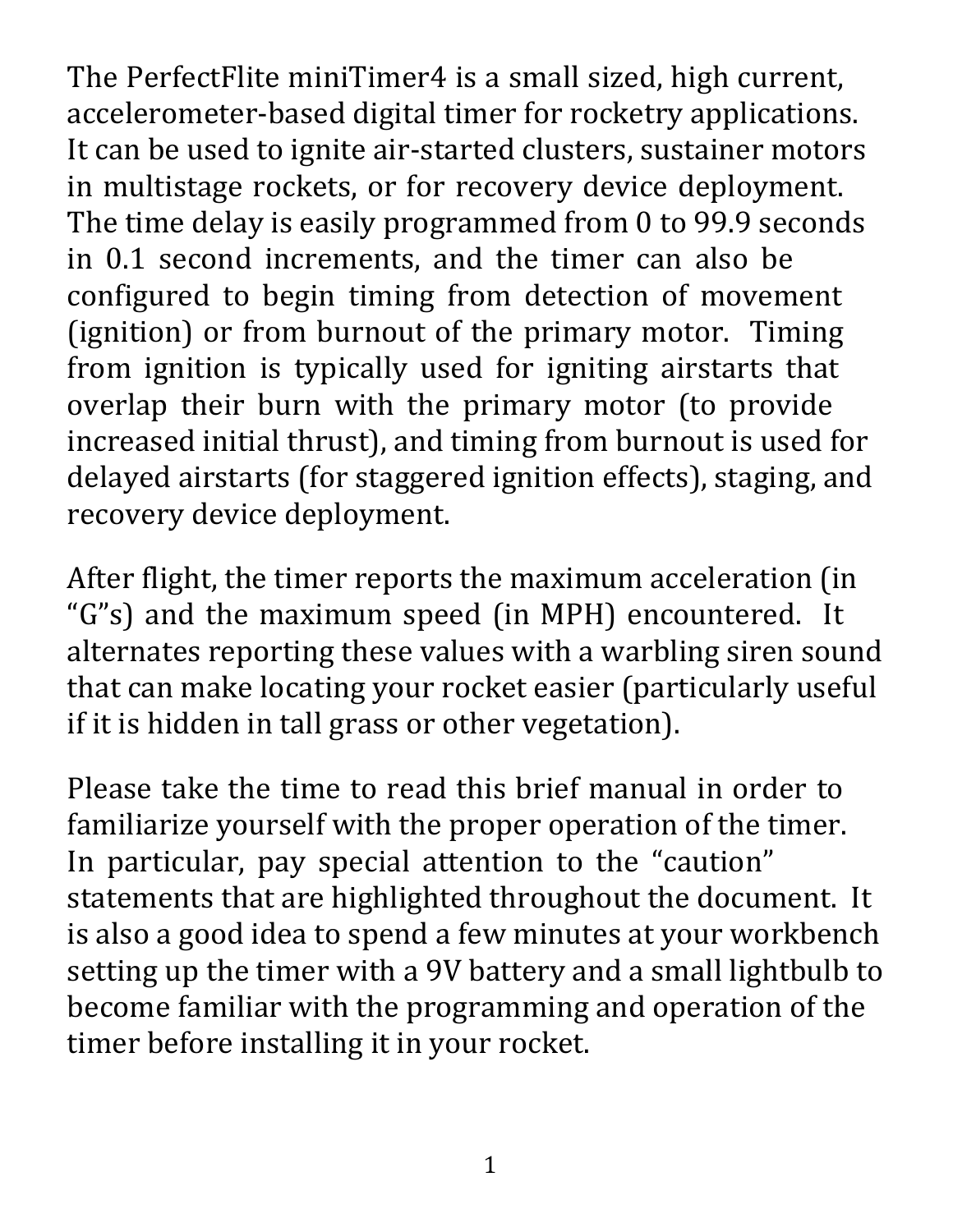## **Programming The Timer**

The timer has a single programming button which allows you to set the triggering option and time delay period. Hold down the button (and keep it held down) as you apply power to the timer to enter programming mode. The timer will emit a constant tone while the button is held down.

#### *Setting the Trigger Option*

Release the button and the tone will stop. Promptly (within 3 seconds) tap the button once for trigger on ignition, or twice for trigger on burnout (a tone will sound while you are pressing the button for audible confirmation). If you wait longer than three seconds, the timer will not alter the trigger option and will use the saved trigger option from the previous time that it was programmed.

#### *Setting the Time Delay*

After the trigger option is set (or left unchanged), the timer will emit a long beep to signify that it is ready for programming the time delay. When the beep stops, promptly enter the first digit of the time delay (in tenths of a second) by tapping the button the corresponding number of times (e.g. five times for digit 5). After a couple of seconds you will hear a short beep to prompt you for the next digit. Tap in the second digit, wait, and you will be prompted for the third digit. If you are entering a delay of less than one second, you can skip the second and third digits. If you are entering a delay of less than ten seconds, you can skip the last digit. *Note: The digit "0" (e.g. for 3.0 seconds or 20.5 seconds), is entered by tapping the button ten times.*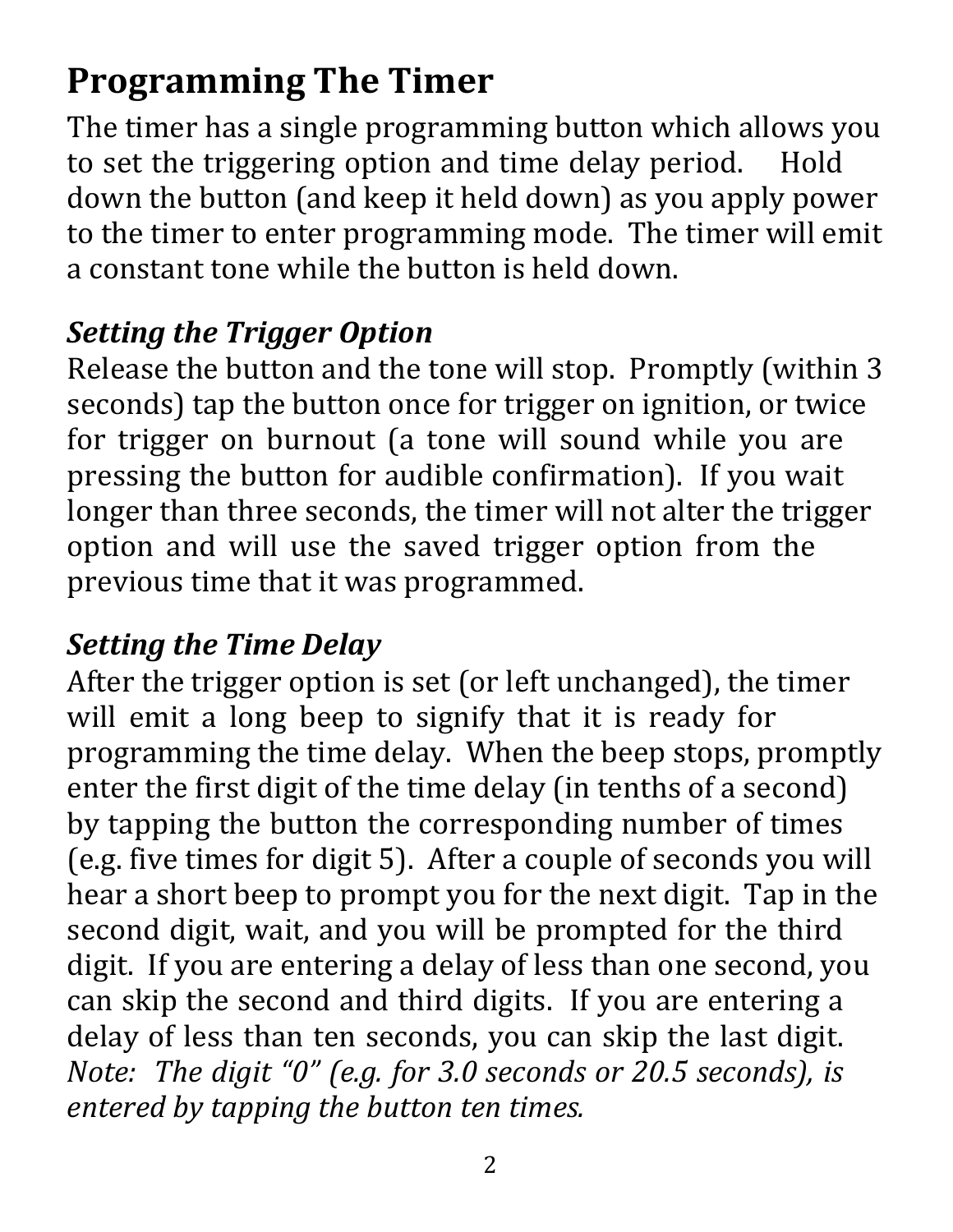Once the new time delay is set, it is stored in nonvolatile memory and is retained even after power is disconnected. The time delay and trigger option do not need to be re-set unless you want to change them to different values.

After the timer programming is complete, the timer will go into normal operating mode and report its settings (refer to the next section on Operating the Timer).

## **Programming Examples**

For a delay of 0.5 seconds (5 tenths of a second) from ignition:

- \* Turn on power with button down. Timer makes continuous tone.
- \* Release button. As soon as tone stops, tap button once for trigger on ignition mode.
- \* Timer makes long tone. As soon as tone stops, tap button five times for first digit "5".
- \* Timer will make short beep to prompt you for next digit. Since there are no additional digits, you don't have to do anything.
- \* Timer will go into flight-ready mode, reporting settings and battery voltage (see next section).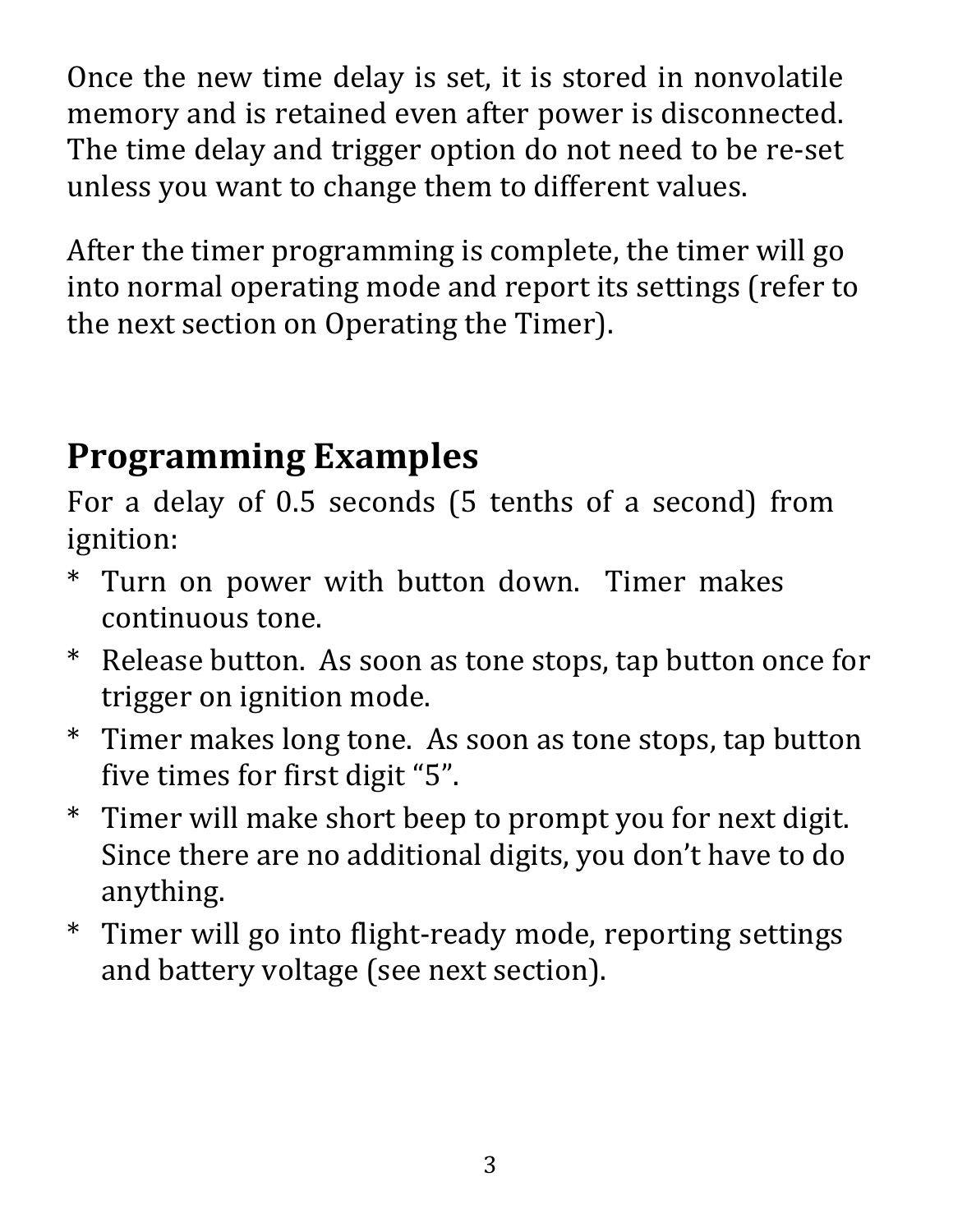For a delay of 1.7 seconds (17 tenths) from burnout:

- \* Turn on power with button down. Timer makes continuous tone.
- \* Release button. As soon as tone stops, tap button twice for trigger on burnout mode.
- \* Timer makes long tone. As soon as tone stops, tap button once for first digit "1".
- \* Timer will make short beep to prompt you for next digit. Tap button seven times for second digit "7".
- \* Timer will make short beep to prompt you for next digit. Since there is no third digit, you don't have to do anything.
- \* Timer will go into flight-ready mode, reporting settings and battery voltage (see next section).

For a delay of 20.8 seconds (208 tenths) from burnout:

- \* Turn on power with button down. Timer makes continuous tone.
- \* Release button. As soon as tone stops, tap button twice for trigger on burnout mode.
- \* Timer makes long tone. As soon as tone stops, tap button twice for first digit "2".
- \* Timer will make short beep to prompt you for next digit. Tap button ten times for second digit "0".
- \* Timer will make short beep to prompt you for next digit. Tap button eight times for third digit "8".
- \* Timer will go into flight-ready mode, reporting settings and battery voltage (see next section).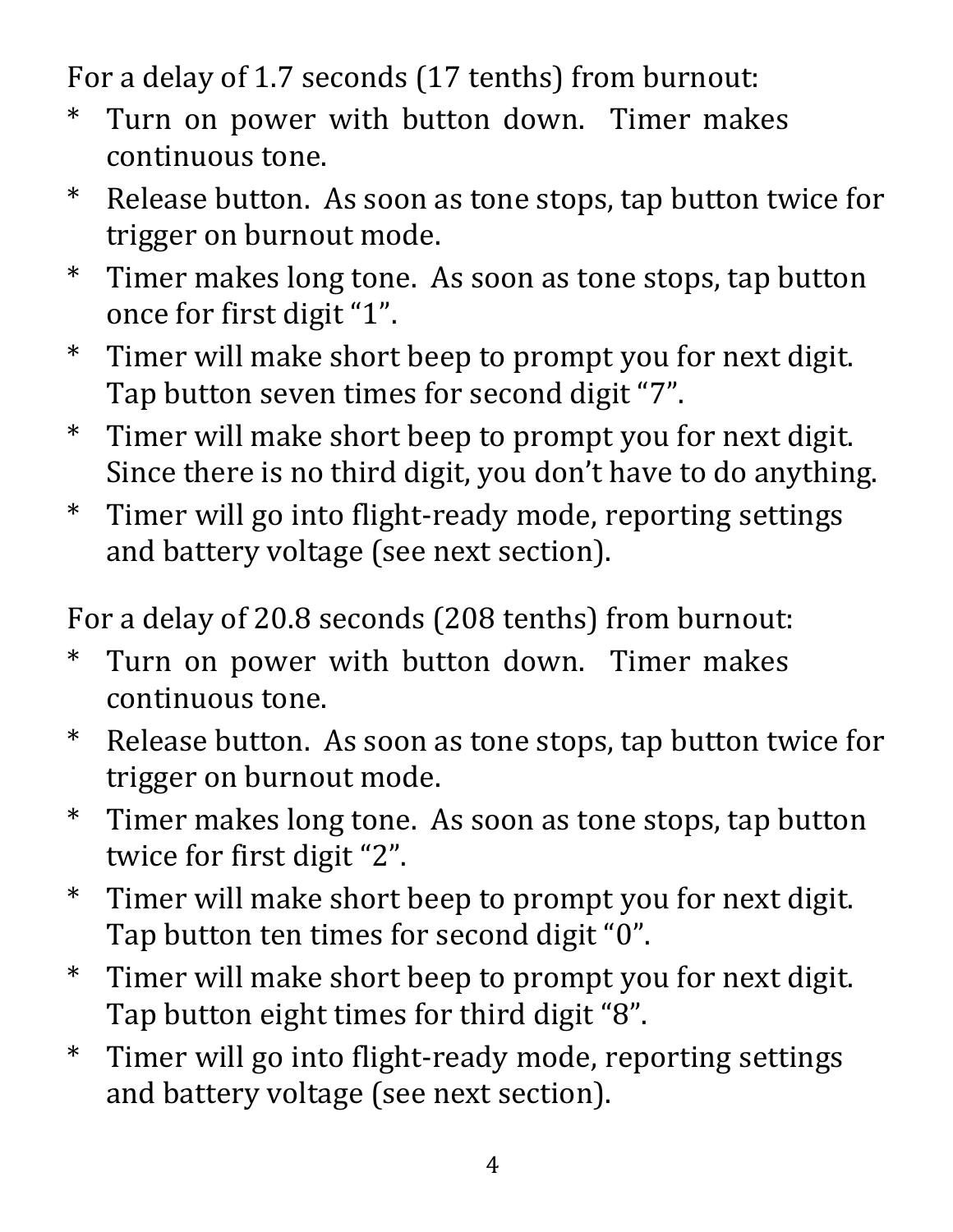## **Operating The Timer**

*Caution: Always ensure that the battery is connected properly before powering up the timer . If the polarity is reversed (swapping "+" and "-" connections), the timer will not be harmed, but it will energize the igniter as soon power is connected. Before connecting an igniter, turn on the timer and insure that it starts up properly (makes normal startup beeps), then turn it off and connect the igniter. If it does NOT make any sound on power-up, check, correct any wiring problems, and retest BEFORE connecting any igniter(s).*

As long as the programming button is NOT held down during power-up, the timer will enter normal operating (flightready) mode.

When powered up, the timer emits a long tone, then reports its trigger mode with a single beep (trigger on ignition) or two beeps (trigger on burnout). It then emits another long tone, and then reports a one to three digit time delay in tenths of a second, with a pause between each digit. Each digit is reported by a series of beeps – one beep for the number "1", two beeps for the number "2", and so on. The number "0" is represented by ten beeps. Example: The two digit number "26" (2.6 seconds) would be reported by two beeps, a pause, and then six beeps.

After the time delay is reported, the timer emits another long tone and then reports the battery voltage in tenths of a volt (e.g. nine beeps, pause, one beep = 91 tenths or 9.1 volts).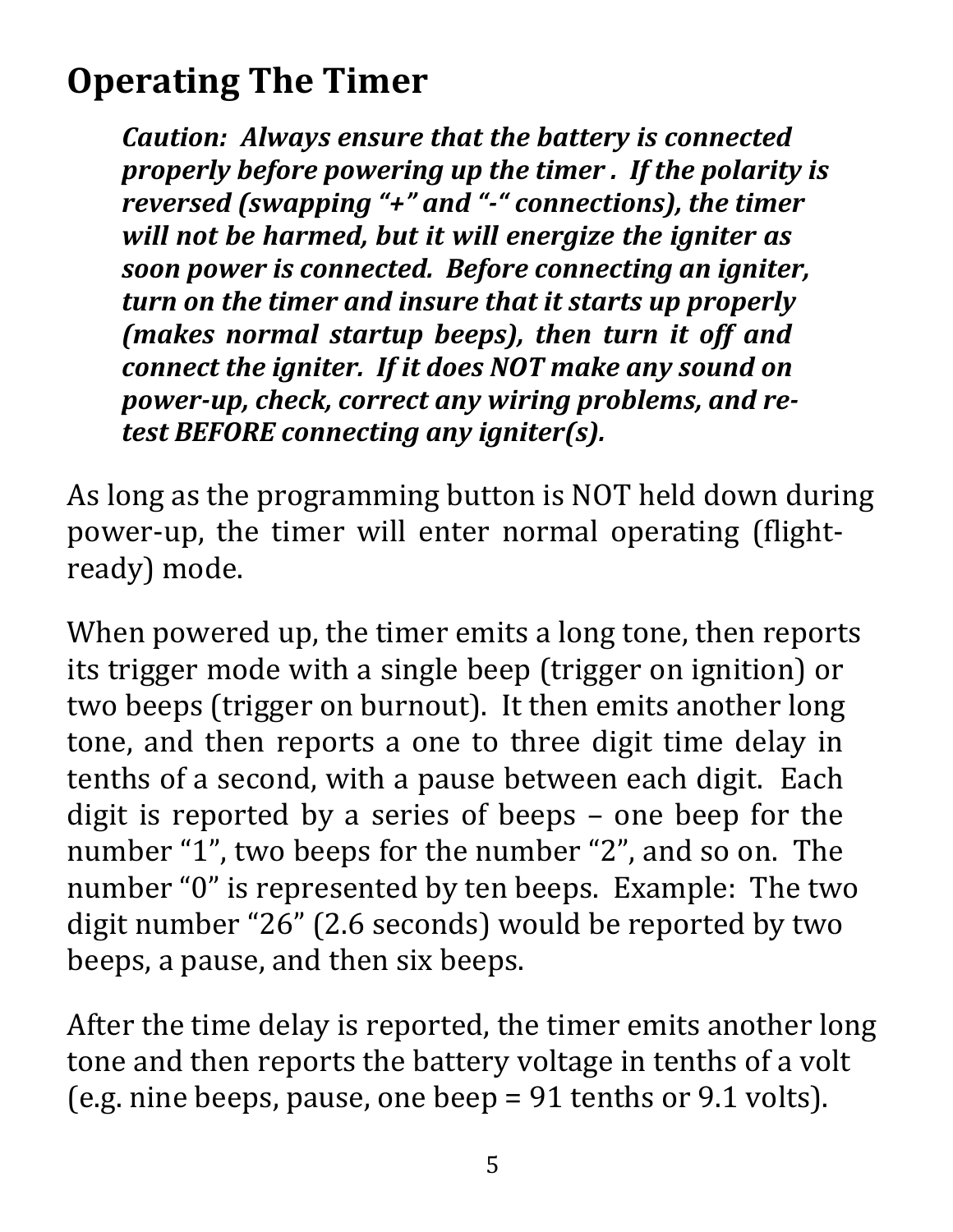At this point the accelerometer data is checked to confirm that the timer is installed properly ("UP" arrow pointing upwards). If there is a problem, the timer will sound a ten second warbling siren to alert you that you may have installed it incorrectly. If you hear this siren, turn the timer off and check your installation. The "UP" arrow must be facing upwards, towards the tip of the nosecone.

The timer will then check for proper continuity on the igniter circuit, and will sound a periodic "beep" while awaiting launch to indicate good continuity. If you don't get a periodic beep, turn the timer off and check your igniter and associated wiring for an open circuit.

*Caution: Never press the program button while the continuity beeps are sounding and a live motor/igniter is connected to the timer. You could activate the TEST feature (see section on testing) and ignite the motor prematurely.*

When your rocket is launched, the timer will detect ignition or burnout (as configured) and wait the preset delay period before sending power to the igniter. The igniter power is turned on for one second, then turned off, to prevent damage or battery drain in the case of a shorted igniter.

When the timer has sensed that the rocket has slowed and is near apogee, it will begin reporting the peak acceleration (in tenths of a "G"), peak speed (in miles per hour), and will then sound a 10 second rocket locater siren. This sequence is repeated until the power is switched off.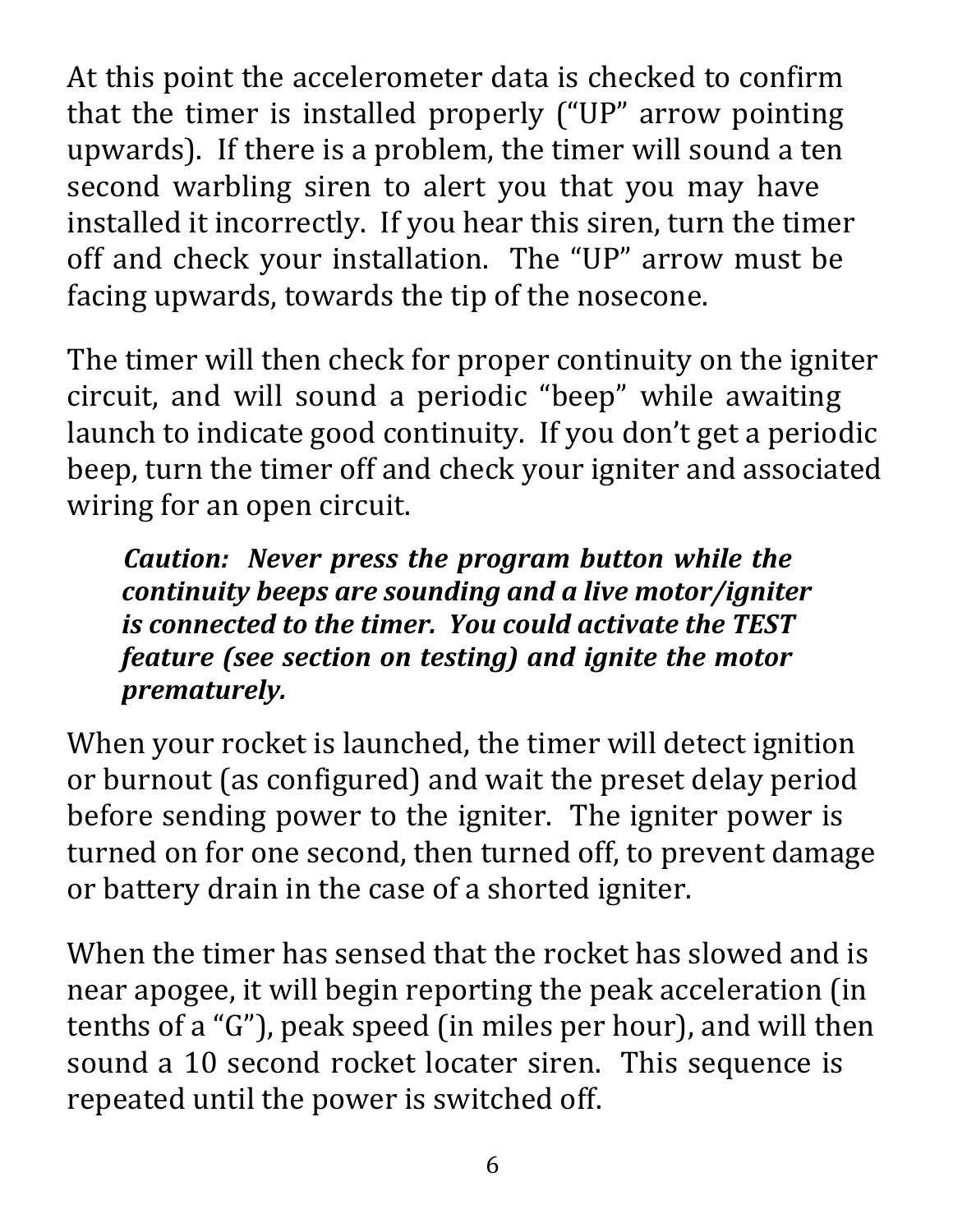## **Installation**

Mount the timer securely in your rocket using the included mounting hardware. Make sure that you will be able to access the timer readily for programming and testing. *The "UP" arrow on the timer must face towards the tip of the nosecone.* When using the timer for igniting the sustainer motor of a multistage rocket, mount the timer and battery in the sustainer rather than the booster, so the igniter does not get pulled out of the sustainer motor before it comes up to pressure on ignition.

#### *Battery*

The battery is connected to the two terminals closest to the mounting hole, observing proper polarity ("+" and "-"). A suitable switch should be wired in series with the battery to provide an ON/OFF function. Make sure that the switch you use is capable of handling the current that you will be putting through it. All connections must be tight and secure (preferably clamped in terminal blocks and/or soldered). Since the battery may have a significant amount of mass make sure it is secured properly against acceleration forces.

*Caution: Always ensure that the battery is connected properly before powering up the timer . If the polarity is reversed (swapping "+" and "-" connections), the timer will not be harmed, but it will energize the igniter as soon power is connected. Before connecting an igniter, turn on the timer and insure that it starts up properly (makes normal startup beeps), then turn it off and connect the igniter. If it does NOT make any sound on power-up, check, correct any wiring problems, and re-test BEFORE connecting any igniter(s).*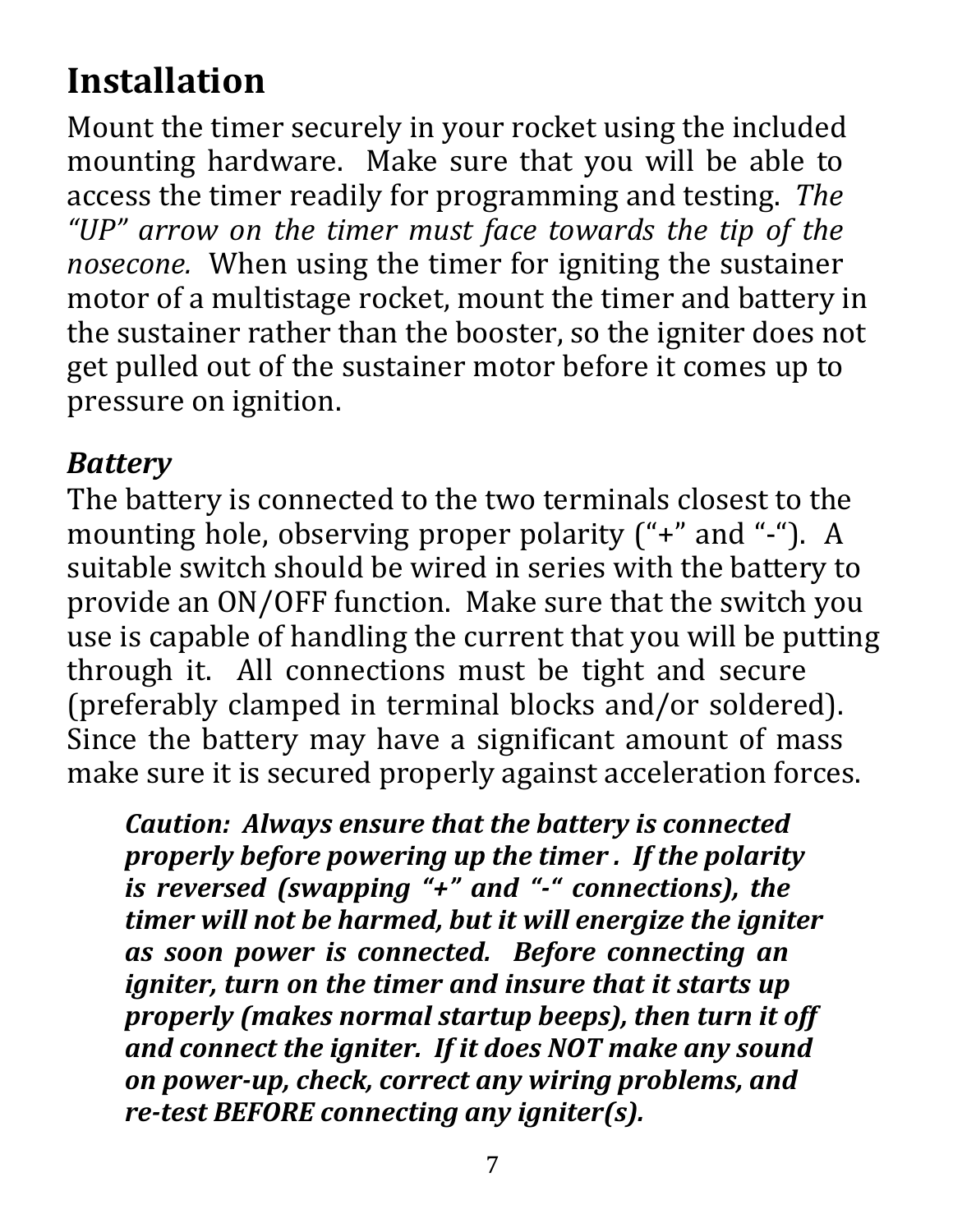#### *Igniters*

The igniter(s) are connected to the terminal block labeled "IGNITER". For recovery device deployment, nearly any low current electric match or substitute can be used. Motor igniters for staging and airstarts need to be chosen more carefully, there are a number of variables involved. Small composite motors require very thin igniters to pass up into the core of the propellant, while larger composite motors require much larger igniters to insure adequate amounts of pyrogen to guarantee proper ignition. In addition, the igniter's current requirements need to match the current capabilities of your battery so the battery can fire the igniter as soon as it is energized. For example, you would not want to use an Aerotech First Fire or Copperhead igniter (intended for ground based ignition using a high current 12 volt leadacid battery) with a 9V alkaline battery. You also would not want to use an igniter/battery combination that slowly heats and ignites after nearly a second – not only will this increase the effective delay time to ignition but if the battery is cold or there is variation in the igniter it may not ignite at all. You want an igniter that fires *immediately* when battery power is applied!

Make sure you test your igniter/battery combination on the ground (see section on testing) before flying in your rocket. If you encounter *any* problems with reliability or delayed ignition, choose a different battery or igniter! Remember, it is always best to use a proper low current, fast acting igniter – it will increase overall reliability and reduce the weight and size of the battery that is required.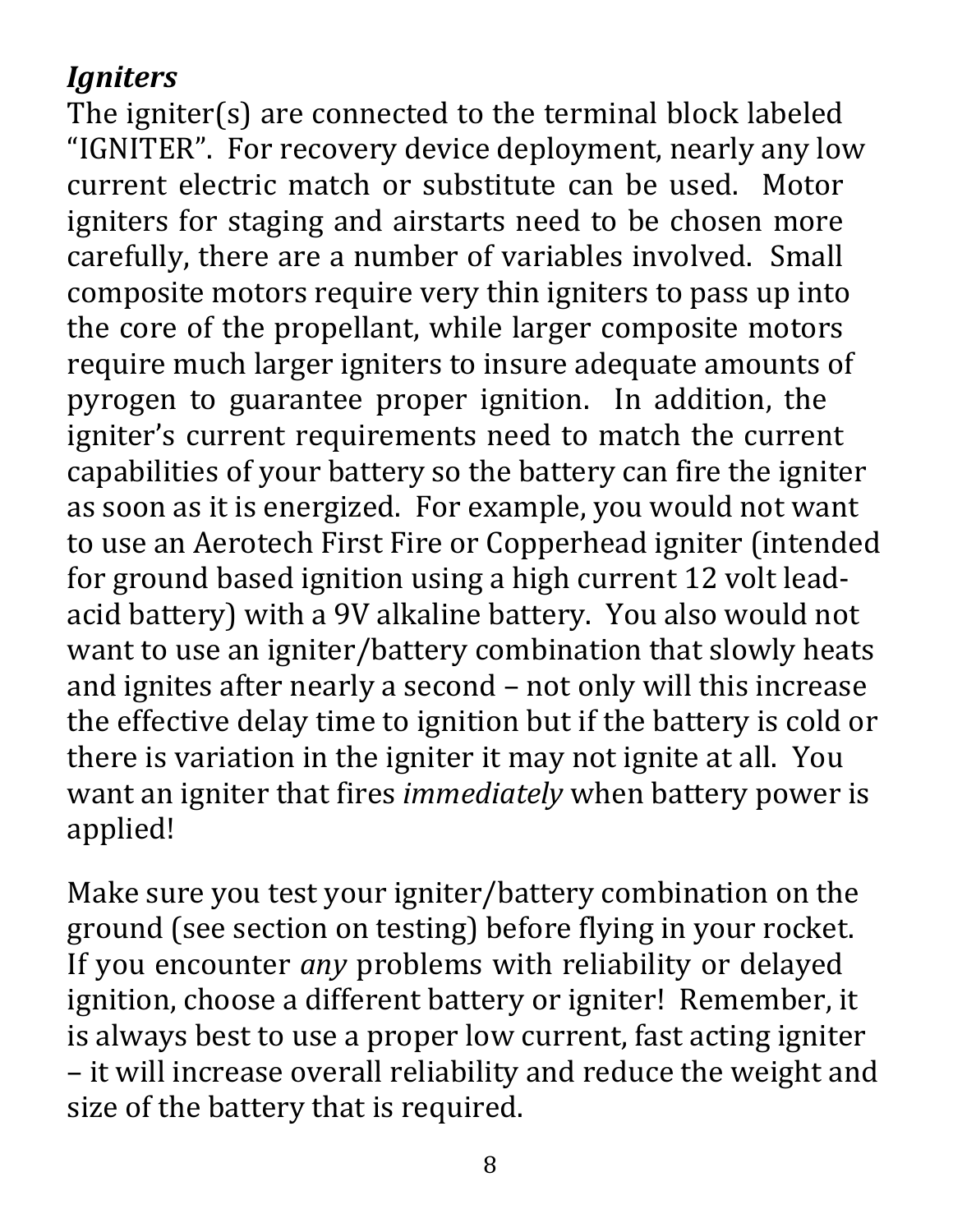With proper low current igniters, a simultaneous airstart of 20 or more motors can easily be achieved with a lithiumpolymer battery weighing less than one ounce. There is more information on making low current electric match substitutes and low current igniters in the "Downloads" section of the PerfectFlite website.

#### *Wiring*

Keep all wiring as short as possible to minimize power loss due to wire resistance. Installations using low current igniters can be wired with 24 to 22 gauge wiring, but for higher current applications 18 gauge wire is preferred. It is good practice to secure heavier gauge wire to the avionics sled or airframe with nylon wire ties to prevent pulling on connection during acceleration.

## **Testing**

The miniTimer4 can be tested in two ways; a swing test which will test the entire timer from accelerometer to igniter output, and a firing test which is used primarily for validating the battery/igniter combination you have chosen.

#### *Swing Test*

The swing test is easiest to perform with the timer removed from your rocket (swinging a large rocket in a circle with the nosecone facing in towards the center of the circle can be quite cumbersome if not impossible!). To perform the swing test, connect a small lightbulb (e.g. mini XMAS bulb) to the igniter terminals in place of an igniter to provide visual indication of firing. Power up the timer in normal operating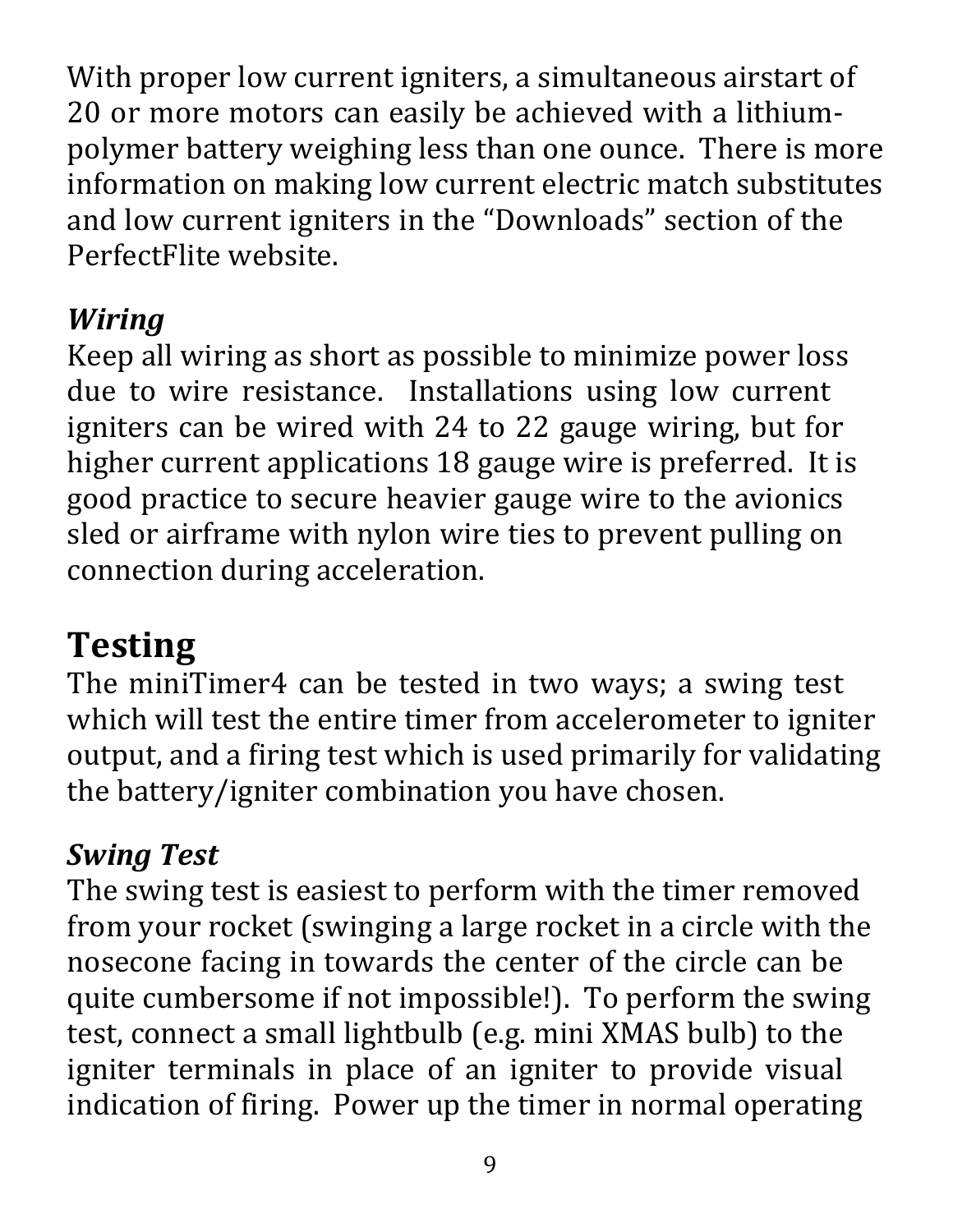mode (arrow facing UP, program button NOT pressed) and wait until the continuity beeps start. With the timer oriented such that the "UP" arrow is pointing towards the center of rotation (your shoulder), swing the timer in a circle with the arrow continuing to point inwards throughout the entire rotation. You will need to complete one arm's length of rotation in about one second to generate enough centripetal acceleration to trigger the timer. When the timer has been triggered, the time delay will count down and the lightbulb will light, confirming proper operation of the timer.

#### *Firing Test*

The firing test bypasses the accelerometer and allows you to simulate launch using the Program button. The firing test can be used to confirm that the delay time has been set as desired and that the igniter and battery are properly matched.

To perform the firing test, connect your battery and igniter to the timer. Make sure the igniter is NOT installed in a motor and is in a fireproof place (e.g. coffee can). Turn the timer on in normal operating mode (arrow facing UP, program button NOT pressed) and wait until the continuity beeps start. Hold the program button down and a constant tone will sound. After approximately three seconds the tone will stop, indicating that the timer has been triggered. The timer will then count down the preset time delay and energize the igniter output for one second, igniting the igniter. If the igniter doesn't fire, or fires lethargically, a more powerful battery or a more sensitive igniter are required. It is good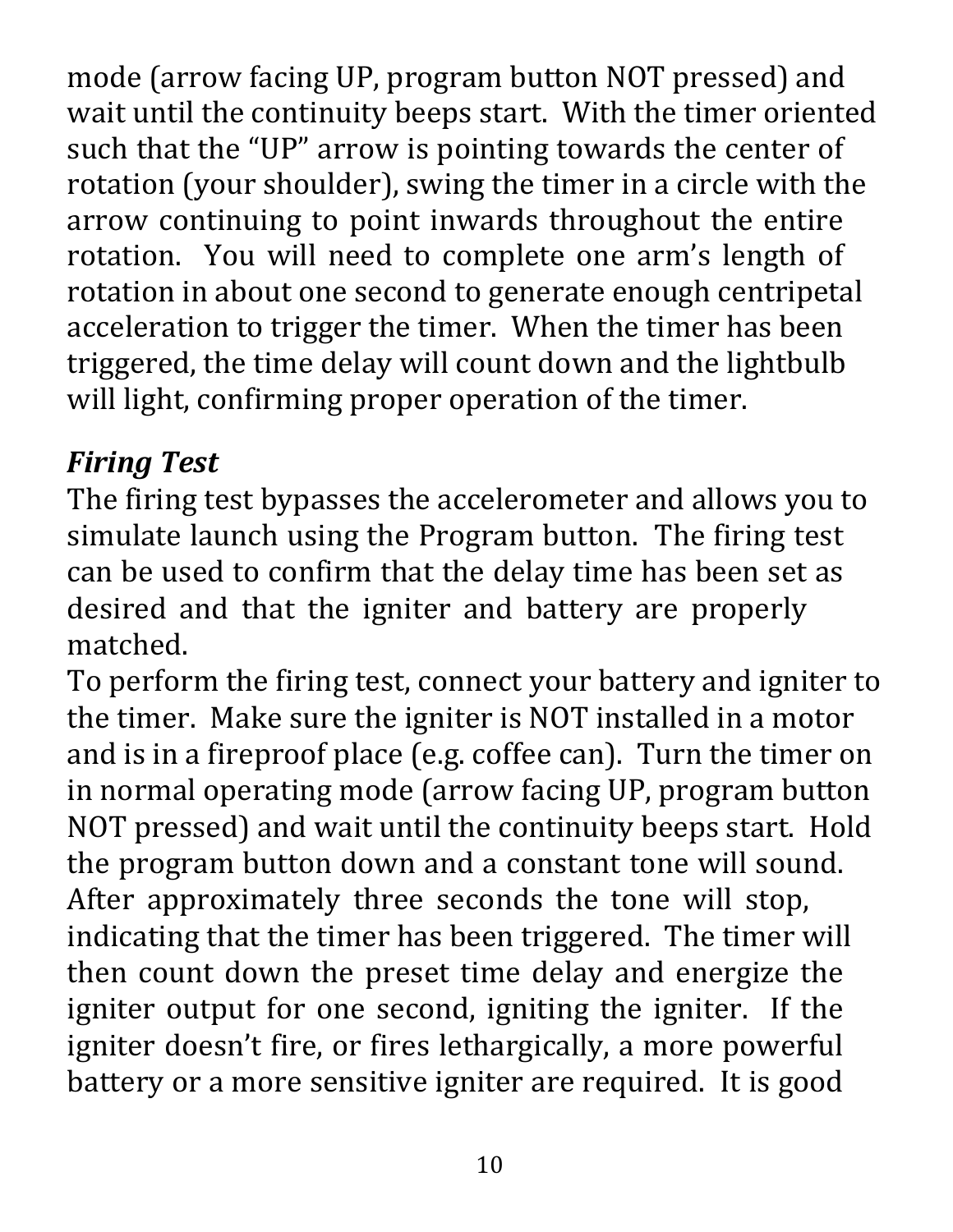practice to test with two igniters in parallel for every one that you plan on using in your rocket – if the battery can fire two igniters simultaneously during testing then it will be able to fire a single igniter in flight with a good safety margin.

*Note: Since the accelerometer was bypassed by the manual trigger, the reported acceleration and speed values after the firing test will be zero.*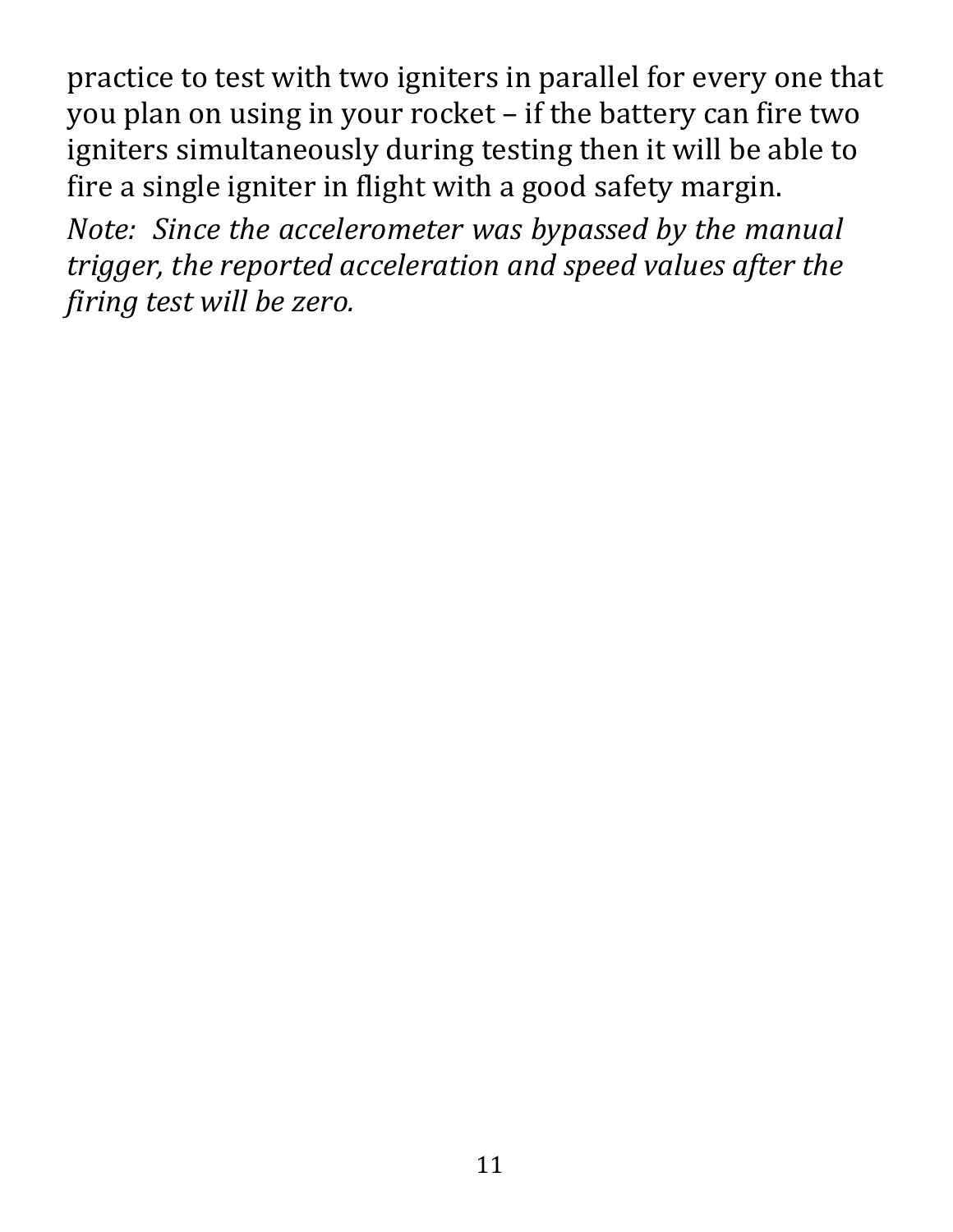## **Specifications:**

Power: 5V – 16V Current consumption: 4.5 ma Maximum time delay: 99.9 seconds Timing accuracy: +/- 2% typical Output "on" time: 1.0 second Output "on" resistance: 4 mΩ typical 1 second firing current: 45 amperes maximum 10 ms firing current: 65 amperes maximum 1 ms firing current: 100 amperes maximum *(all current must be supplied by battery)* Trigger threshold: 2.0G for 500ms 4.0G for 250ms 5.0G+ for 200ms Sample rate: 100 samples per second Maximum acceleration: 15G (best accuracy) Maximum acceleration: 23G (before saturation) Maximum acceleration: 100G (for timer functionality) Operational temperature: -40C to +85C (-40F to +185F) Dimensions: 1.2"L x 0.9"W x 0.6"H Weight: 0.25 oz.